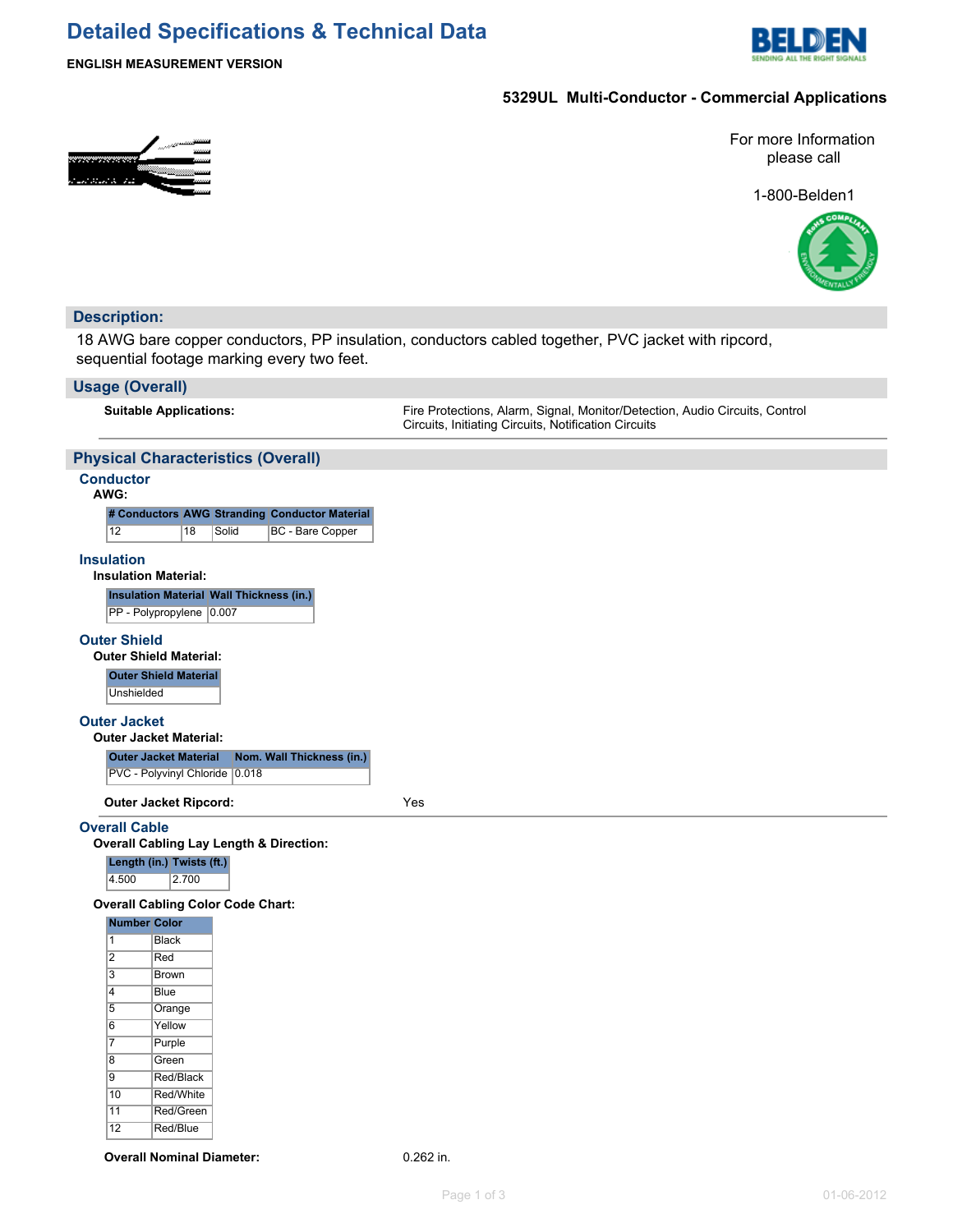# **Detailed Specifications & Technical Data**





## **5329UL Multi-Conductor - Commercial Applications**

| <b>Mechanical Characteristics (Overall)</b>                      |                                |
|------------------------------------------------------------------|--------------------------------|
| <b>Operating Temperature Range:</b>                              | -20°C To +75°C                 |
| <b>UL Temperature Rating:</b>                                    | $75^{\circ}$ C                 |
| <b>Bulk Cable Weight:</b>                                        | 66.900 lbs/1000 ft.            |
| Max. Recommended Pulling Tension:                                | 235.200 lbs.                   |
| Min. Bend Radius (Install)/Minor Axis:                           | 2.625 in.                      |
| <b>Applicable Specifications and Agency Compliance (Overall)</b> |                                |
| <b>Applicable Standards &amp; Environmental Programs</b>         |                                |
| NEC/(UL) Specification:                                          | <b>FPLR</b>                    |
| <b>NEC Articles:</b>                                             | 760                            |
| <b>EU CE Mark:</b>                                               | Yes                            |
| EU Directive 2000/53/EC (ELV):                                   | Yes                            |
| EU Directive 2002/95/EC (RoHS):                                  | Yes                            |
| EU RoHS Compliance Date (mm/dd/yyyy):                            | 04/01/2005                     |
| EU Directive 2002/96/EC (WEEE):                                  | Yes                            |
| EU Directive 2003/11/EC (BFR):                                   | Yes                            |
| CA Prop 65 (CJ for Wire & Cable):                                | Yes                            |
| MII Order #39 (China RoHS):                                      | Yes                            |
| <b>Other Specification:</b>                                      | California State Fire Marshall |
| <b>Flame Test</b>                                                |                                |
| <b>UL Flame Test:</b>                                            | UL1666 Vertical Riser          |
| <b>CSA Flame Test:</b>                                           | FT4                            |
| <b>Plenum/Non-Plenum</b>                                         |                                |
| Plenum (Y/N):                                                    | No                             |
| <b>Electrical Characteristics (Overall)</b>                      |                                |
| Nom. Capacitance Conductor to Conductor:                         |                                |
| Capacitance (pF/ft)<br>22.000                                    |                                |
| Nom. Conductor DC Resistance:                                    |                                |
| DCR @ 20°C (Ohm/1000 ft)<br>6.4                                  |                                |
| Max. Operating Voltage - UL:                                     |                                |
| Voltage<br>300 V RMS                                             |                                |
| Max. Recommended Current:                                        |                                |
| <b>Current</b><br>3.5 Amps per conductor @ 25°C                  |                                |
| <b>Related Documents:</b>                                        |                                |
|                                                                  |                                |

No related documents are available for this product

### **Put Ups and Colors:**

| Item#              |                    |            | ∶olor            | otes | Desc<br>lter |
|--------------------|--------------------|------------|------------------|------|--------------|
| 1000<br>53201<br>. | $1.000 F^{-}$<br>. | non I<br>. | <sup>1</sup> REL |      | RPVC         |